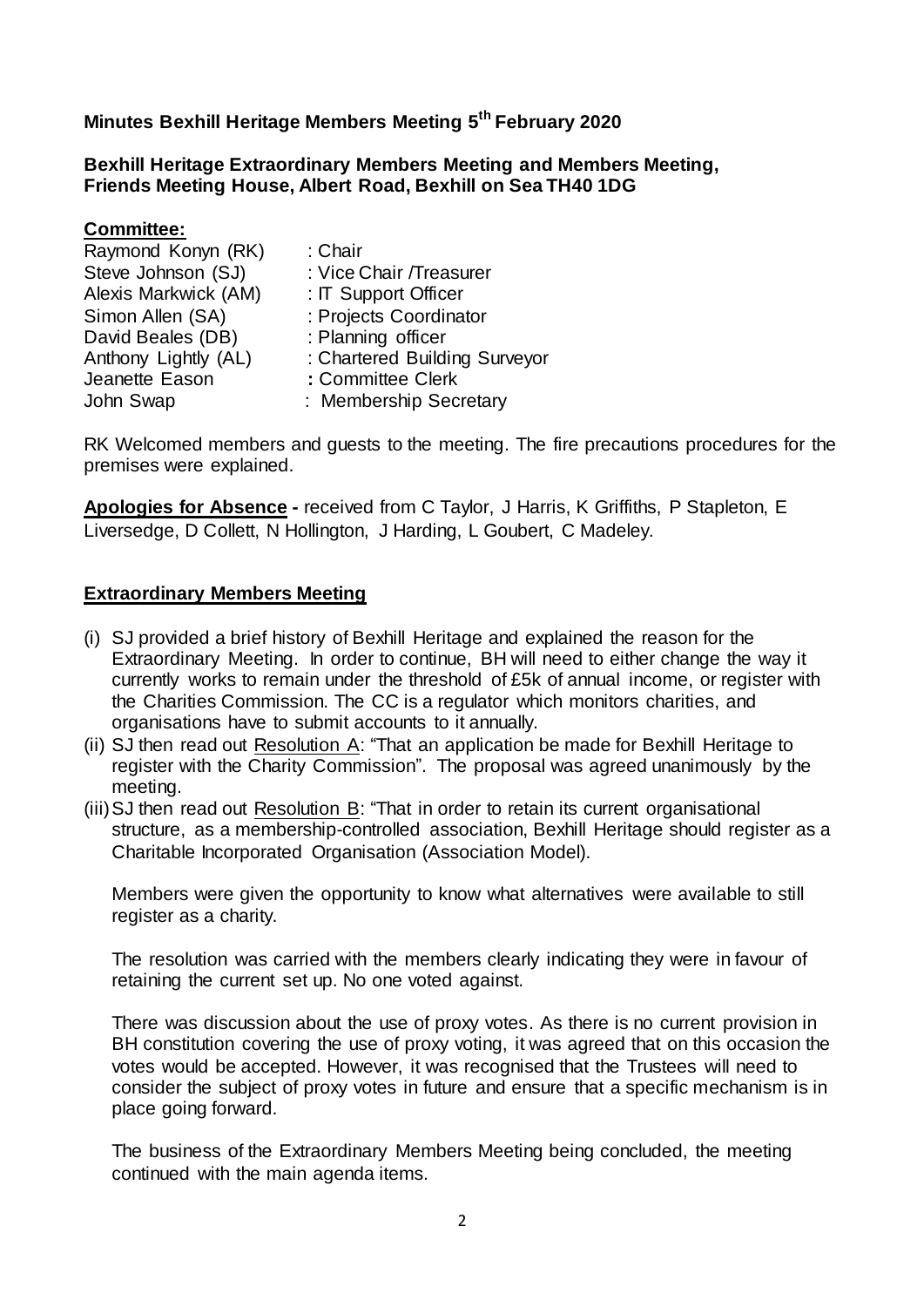# **Reports from Chair and Committee**

- **1. Projects –** Simon Allen
- (i) Shelter No. 3 SA provided a brief recap of the biggest BH project to date. So far volunteers have given 1500 hours to the project. Initially it was thought the roof could be repaired, but it has been found that in disturbing one tile, it dislodges about another 20. RDC decided to purchase new tiles from a local supplier in Battle. Roofers have been on site recently, and the roof has now been felted which should keep out water if there is any subsequent damage. Nearly all the wood surfaces have been undercoated. The top coats will be applied after the roofers have finished. SA explained that it is hoped the shelter will be completed by spring, depending on the weather, volunteers available (although more are always welcome), and if any other issues come to light during the work.
- (ii) De La Warr Road Bus Stop There has been a useful meeting with Bexhill College who are keen to come on board with the renovation, including providing a useful media project for the students. It is planned to install an Interpretation Board so that people know it was built as a memorial to a previous town mayor. It was one of three commissioned at the time.
- (iii) Sainsbury's Mural Nothing further to report. Still awaiting contact/follow up from Sainsburys management.
- $(iv)$  Band Stand RDC have indicated they could renovate it themselves. There is a desire for it to go back to its original use for music/dance/live performances under cover. Alex is to research some old photos of the band stand. It was a very busy hub. There is due to be a meeting about the project soon.
- $(v)$  Workshop Offer of Use BH has been offered a very useful work space and place to store tools, which have also been donated for our various renovation works. There will need to be some volunteer work to make a safe access to the unit.
- (vi) Heritage Hub, Sackville Road RK provided an update on the new venue at the Methodist Church. It is now kitted out with an array of racks, leaflets for various organisations and events, both in and around Bexhill. Footfall and feedback have been very positive so far. Opening times can be found on the BH web site, but there is an official opening planned for Sat  $22<sup>nd</sup>$  February. There has been a donation of a copier, from Rother Voluntary Action on permanent loan which has been installed. Also, RDC found a small fund which has been earmarked to purchase necessities for use at the Hub. It is now bringing in other groups, societies and Tourist Information. The Hub still needs more volunteers for a couple of hours per session, to ensure it can stay open.

A member asked about the current situation re the Seafront Clock Tower. SA provided a recap of the project to date, and that if consultations with nearby residents are positive, it is hoped to replace/reinstall a bell this year. However, before anything can be done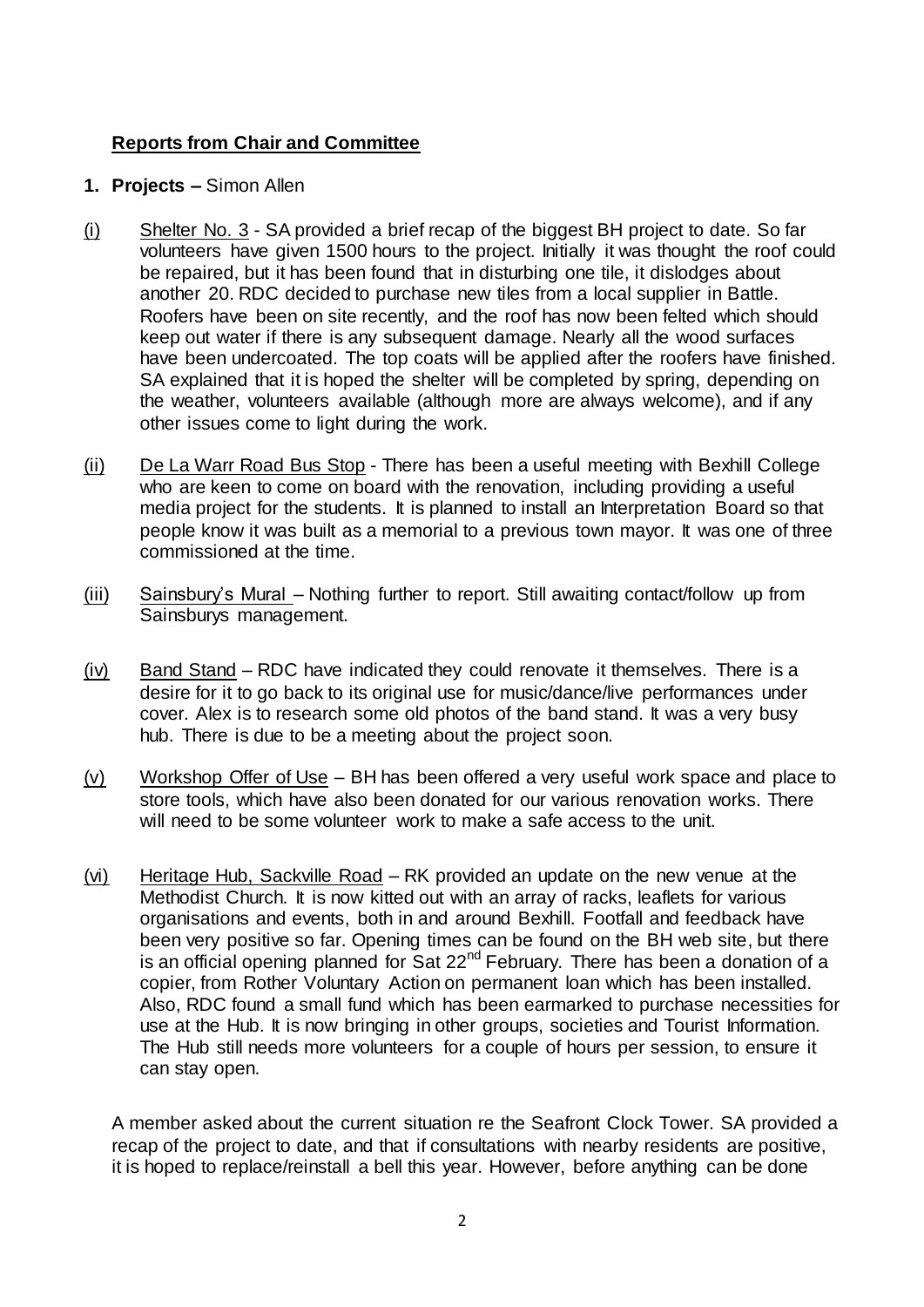there will need to be a check of the structure. Vents that were closed have been opened up, allowing the heat and humidity to drop substantially and RDC have vented the door. It is planned to check the state of the clock and tower in spring, and agree next steps.

Another member asked if the BH constitution should now include 'Cultural Heritage'? SJ stated that there will need to be a review of BH objectives.

# **2. Planning & Development Updates (DB)**

It was explained that nothing very notable had occurred over Dec/Jan period. The RDC Planning Committee did not have any reports from the officers, although on that day (of the meeting) there had been 37 applications shown on the website across the district.

- (i) BH put in an objection in respect of the design of the extension planned for The Sea Angling Club, but not to the principal. RDC was in mind to approve, but the application has since been withdrawn.
- (ii) The Weekly List has an interesting application from the train operators. It is applying to convert the pharmacy near the station ticket office into a secure area for bicycle storage, for up to 62 more units. It is planning to install stacking equipment for owners to repair their bikes, have a changing room, hand basin and lockers. There will be no need for BH input or comment as there will be no heritage impact.
- (iii) Drill Hall application was amended to exclude the MOD land. Therefore, the Drill Hall is safe for the time being. A member asked about BH refurbishing the replica of the Royal Sussex Regimental Badge. It was accepted as a suggested future project.
- (iv) Clavering Walk currently waiting on the Inspectors Report and outcome. There is likely to be damage to heritage if it goes ahead.
- (v) Western Road Market it was confirmed that BH have not commented on the density of flats/dwellings planned for the site and on improving the external view of the shops (windows) but have proposed that a careful restoration of the facade, including replacement shopfronts should take place.

### **3. Calendar of future meetings and events (RK)**

RK advised that a calendar of events is available on the BH website. If members are unable to access the website, there is a leaflet that can be obtained either from the Heritage Hub or Member Meetings. Other events will be added as and when notified.

RK also explained there were opportunities for members to take more active roles with a list of teams who are needing volunteers e.g. Committee; East Parade Shelter Monitoring – (to keep an eye on and report back on any negative activity/litter/vandalism. Damage will be reported to the Police. Any accumulation of beer cans or nitrous oxide canisters will be reported as litter to RDC who may be willing to advise contractors to increase clearance of the seafront & shelter areas if feedback history is provided). There is also need for volunteers for Events Team, Fundraising, Heritage Hub, Local List collation, Planning Team, Project Team, Publicity & Marketing, Refreshments and Research & History Teams.

RK also asked members that if they shop at the Co-op to please sign up to nominate BH as their main charity. So far BH has received more than £300 from this scheme, which applies to the store's own brand purchases.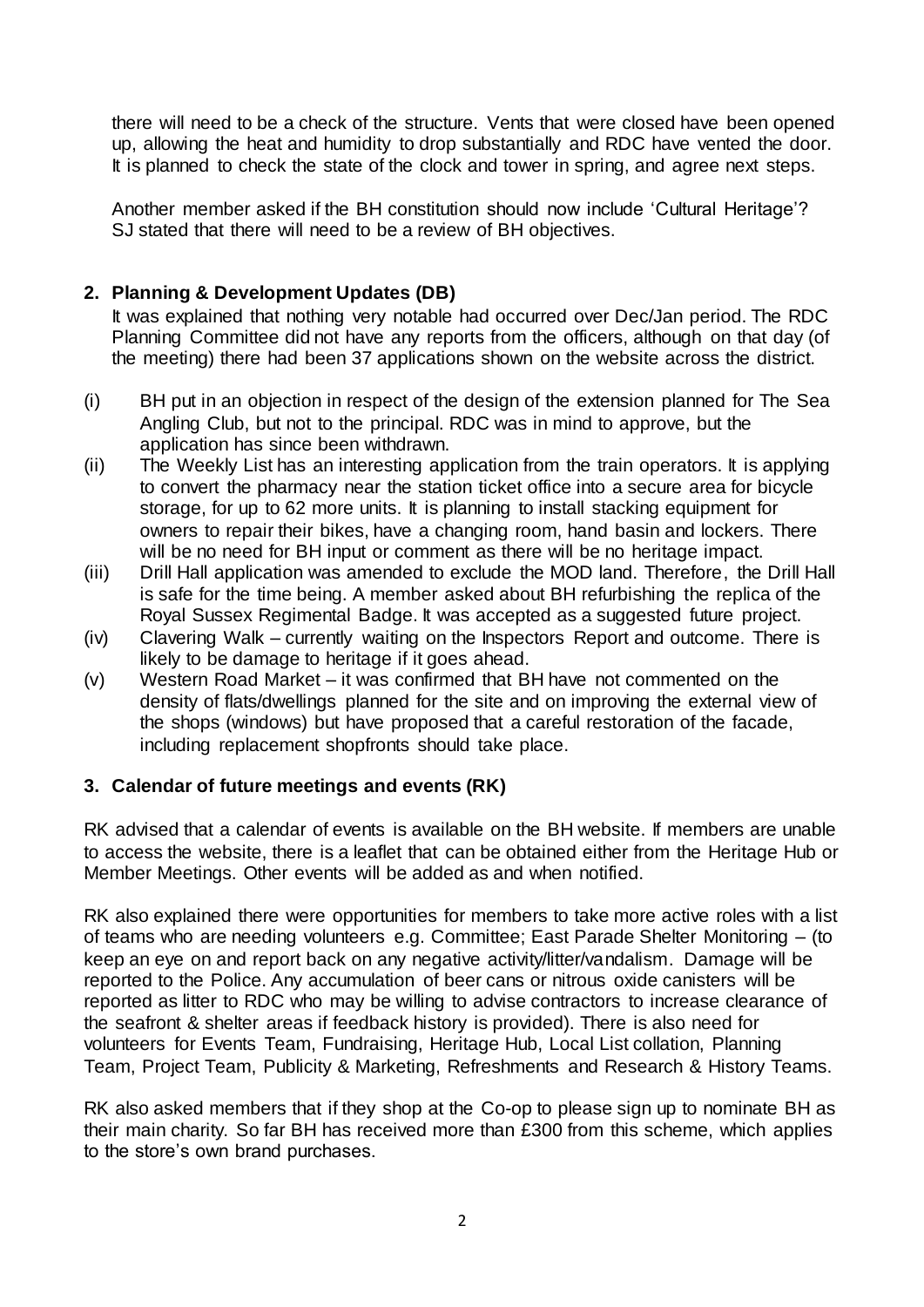#### Refreshment Break **4. A Flag for Bexhill – A talk by Keith Rhodes**

KR gave a brief over view into the history and uses of flags throughout the ages. He also explained about the current standards and guidelines for flying flags, e.g. if a person wishes to fly a flag on or attached to their property, they have to apply for planning permission.

KR then provided details of the Bexhill Flag and efforts to get it reinstated as the town flag. If and when there is agreement from all the organisations concerned, it is planned to have a proper launch date.

KR then answered a variety of questions from the members related to Charter Trustees; Bexhill Day; Bexhill cultural heritage and 1000 years since King Offa Charter. It was also mentioned that a Town Flag needs a Town Council, and members were reminded that the RDC consultation starts from 21 February 2020. One member asked about where to buy a Bexhill flag. It is hoped that BH will be able to get preferential prices for bulk orders. KR confirmed he was currently looking into getting costings and quotes.

#### **4. AOB, Open Forum, Q & A s, members comments, suggestions & ideas**

Q. What is happening to Cemetery Lodge? The Community Housing Trust has been formed and is the body that will create dwellings that will NOT be for sale. They will be held in trust, so that they can be allocated and rented to local people only, and can only be reallocated when the tenant vacates the property. It is slow progress on Cemetery Lodge. They have appointed architects to submit plans for the 5 schemes, 3 of which will retain the Lodge, 2 will include demolition. BH are still awaiting sight of the plans. Sadly, the property is still at risk and needs to be made more secure.

Comment. It was mentioned that there is a "Democracy for Bexhill" meeting taking place soon. Members were referred to the various posters around the town for details as to time, date and venue.

Comment. A vote of thanks was offered to Bexhill Probus which has opened its Easter time coach trip to tour the Historical Dockyard, Chatham, to members of Bexhill Heritage. The application list is currently available at the Heritage Hub, with details of date and price.

Q. Is the Town Hall on the Community Asset Register? The building is not at present, but anyone can nominate under the CAR guidelines in the Localism Act.

Comment. It was mentioned to the general meeting that there are calls for volunteers to seek nominations as Town Councillors, especially from certain age groups.

Comment - Cinema in Western Road – It was mentioned that this building was the first registered in the town under the Localism Act.

Comment. A member said that a letter in the local paper indicated that it is hoped to open a new Skills Centre in Bexhill this autumn.